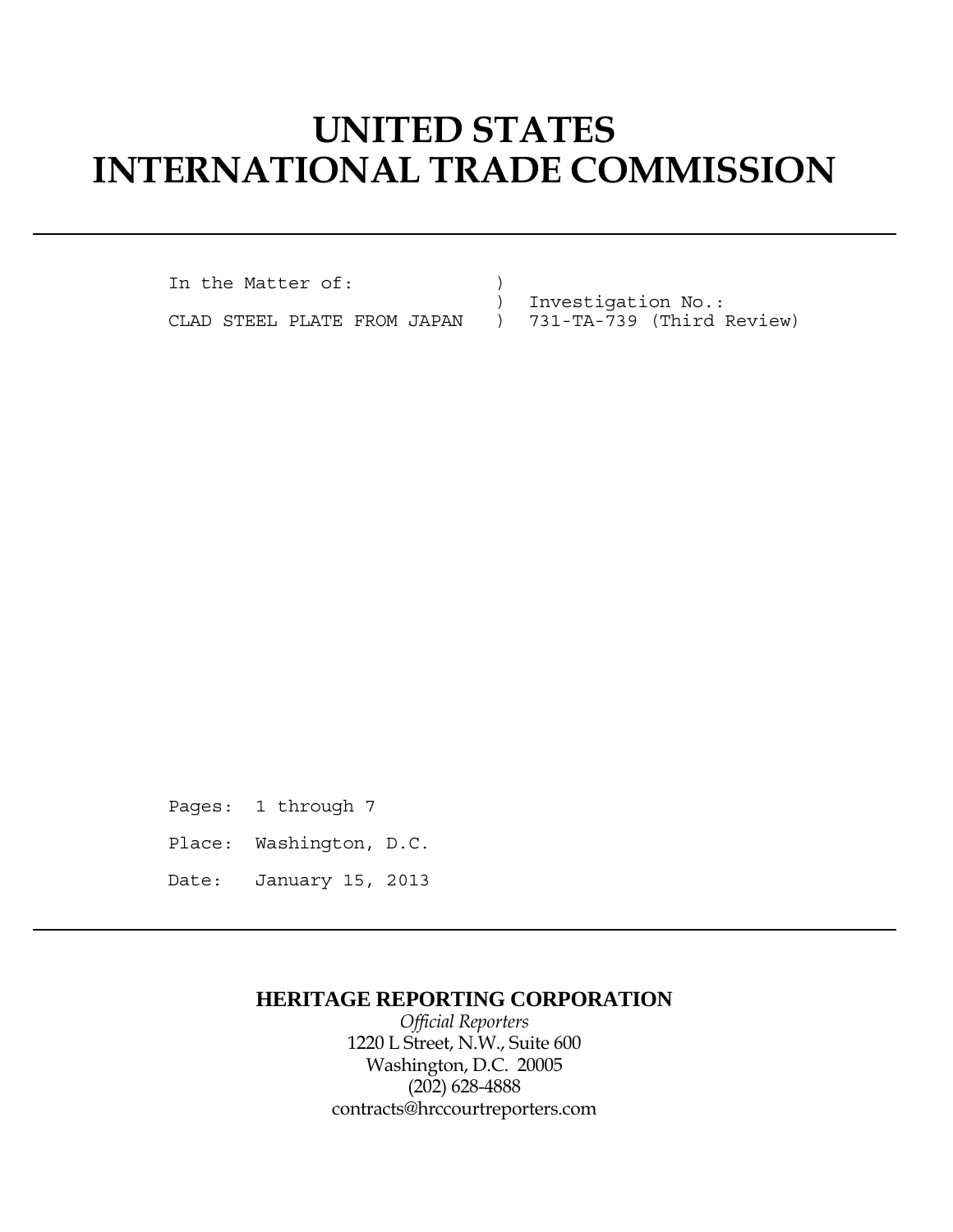#### THE UNITED STATES INTERNATIONAL TRADE COMMISSION

In the Matter of:  $)$  ) Investigation No.: CLAD STEEL PLATE FROM ) 731-TA-739 (Third Review) JAPAN )

> Tuesday, January 15, 2013

 Room 101 U.S. International Trade Commission 500 E Street, S.W. Washington, D.C.

The meeting commenced, pursuant to Notice, at

11:03 a.m., before the Commissioners of the United States International Trade Commission, the Honorable IRVING A.

WILLIAMSON, Chairman, presiding.

#### APPEARANCES:

On behalf of the International Trade Commission:

Commissioners:

 IRVING A. WILLIAMSON, CHAIRMAN (presiding) DANIEL R. PEARSON, COMMISSIONER SHARA L. ARANOFF, COMMISSIONER DEAN A. PINKERT, COMMISSIONER DAVID S. JOHANSON, COMMISSIONER MEREDITH M. BROADBENT, COMMISSIONER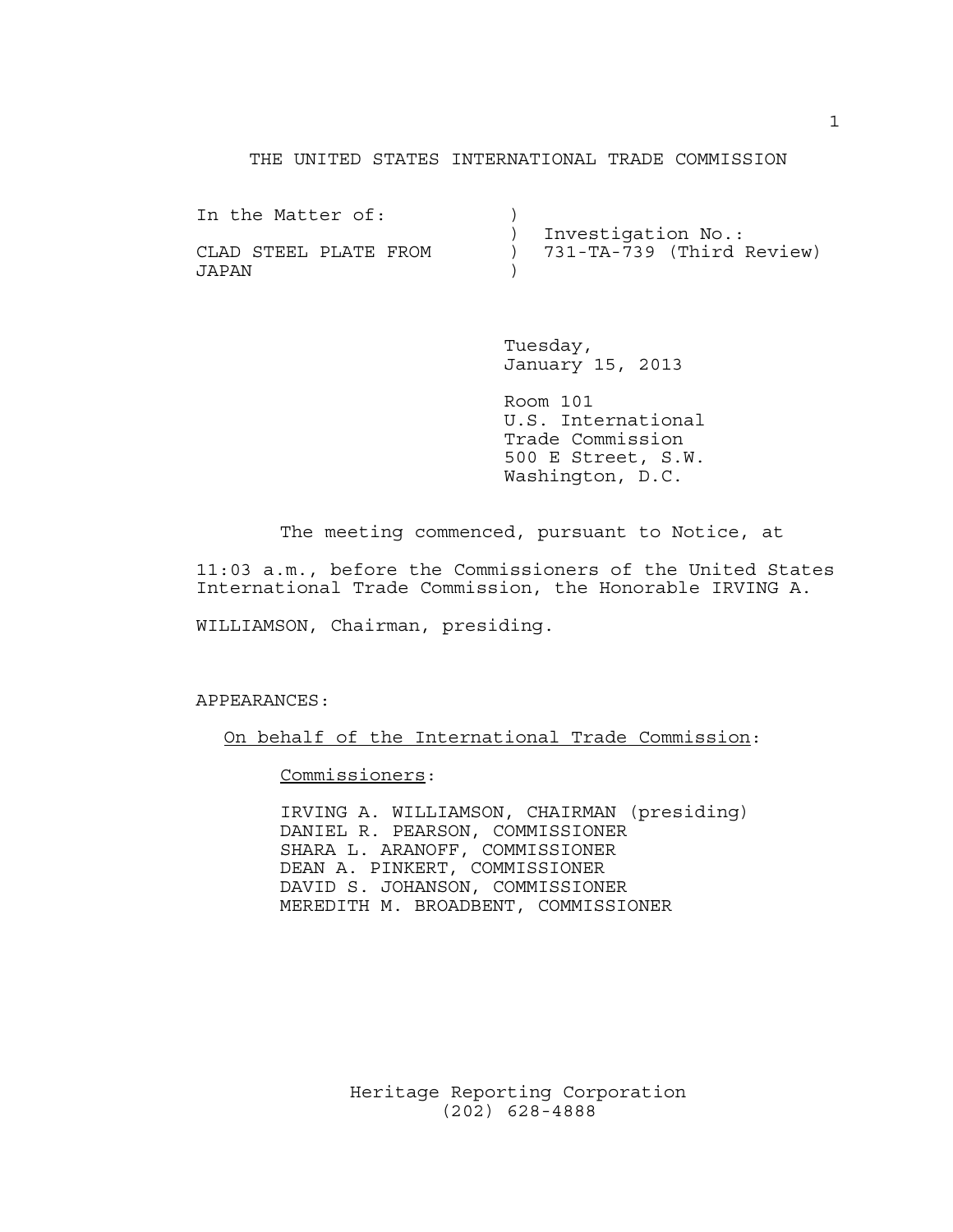APPEARANCES: (cont'd.)

Staff:

 BILL BISHOP, SUPERVISORY HEARINGS AND INFORMATION OFFICER LISA R. BARTON, ACTING SECRETARY TO THE COMMISSION ANGELA NEWELL, INVESTIGATOR GERALD HOUCK, INTERNATIONAL TRADE ANALYST AMELIA PREECE, ECONOMIST JUSTIN JEE, ACCOUNTANT-AUDITOR RHONDA HUGHES, ATTORNEY DOUGLAS CORKRAN, SUPERVISORY INVESTIGATOR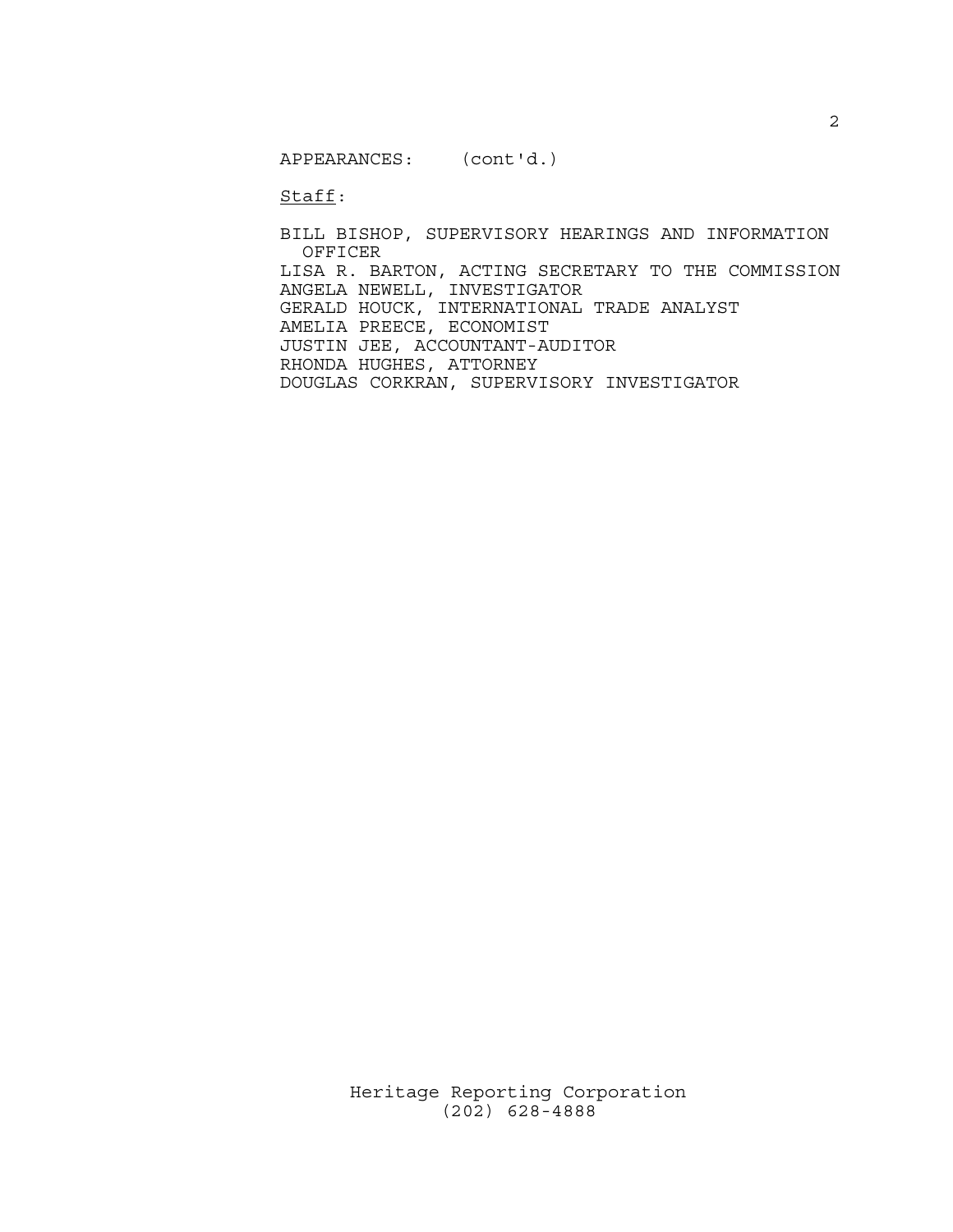## I N D E X

3

| Agenda For Future Meeting:<br>None                                           |   |
|------------------------------------------------------------------------------|---|
| Minutes: November 19 and 27 and December 5, 6,<br>11, 13, 18 and 28, 2012    | 4 |
| Ratification List: 13-001                                                    | 4 |
| Vote In Inv. No. 731-TA-739 (Third Review),<br>(Clad Steel Plate From Japan) | 4 |
| Outstanding Action Jackets: None                                             | 4 |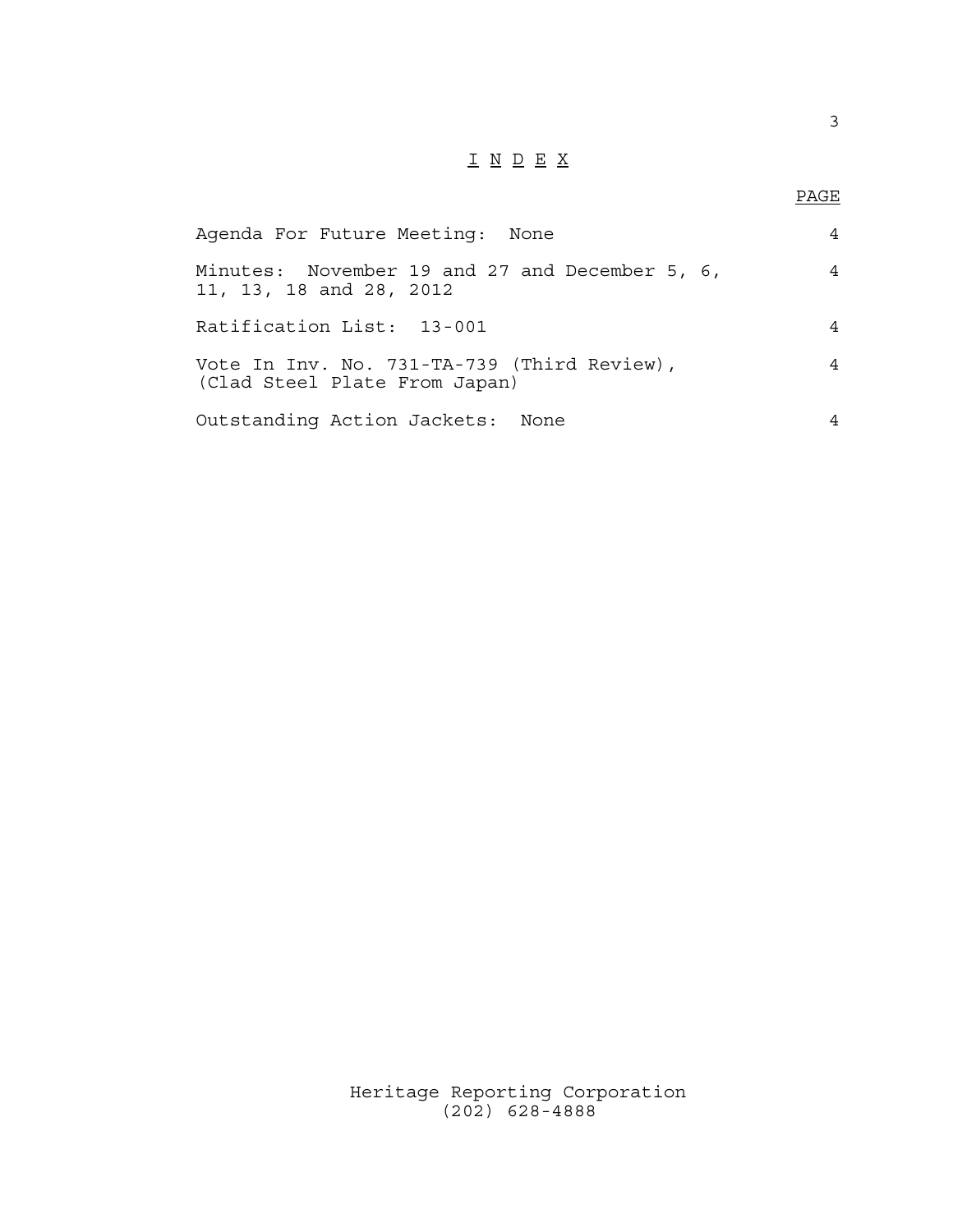1 P R O C E E D I N G S 2 (11:03 a.m.) 3 CHAIRMAN WILLIAMSON: Good morning. This 4 meeting of the U.S. International Trade Commission 5 will now come to order. 6 I understand that there are no agendas for 7 future meetings or outstanding action jackets to 8 consider. 9 Are there any objections to the minutes of 10 November 19 and 27 and December 5, 6, 11, 13, 18 and 11 28, 2012, or Ratification List 13-001? 12 (No response.) 13 CHAIRMAN WILLIAMSON: Okay. Hearing none, 14 they are approved. 15 Next we turn to the vote in Investigation 16 No. 731-TA-739 (Third Review)(Clad Steel Plate From 17 Japan). 18 Welcome to Mr Corkran and the staff who 19 participated in this investigation. 20 Are there any questions for the staff? 21 (No response.) 22 CHAIRMAN WILLIAMSON: Are there any 23 additions or corrections to the staff report? 24 MR. CORKRAN: Douglas Corkran, Office of 25 Investigations. Thank you, Mr. Chairman. There are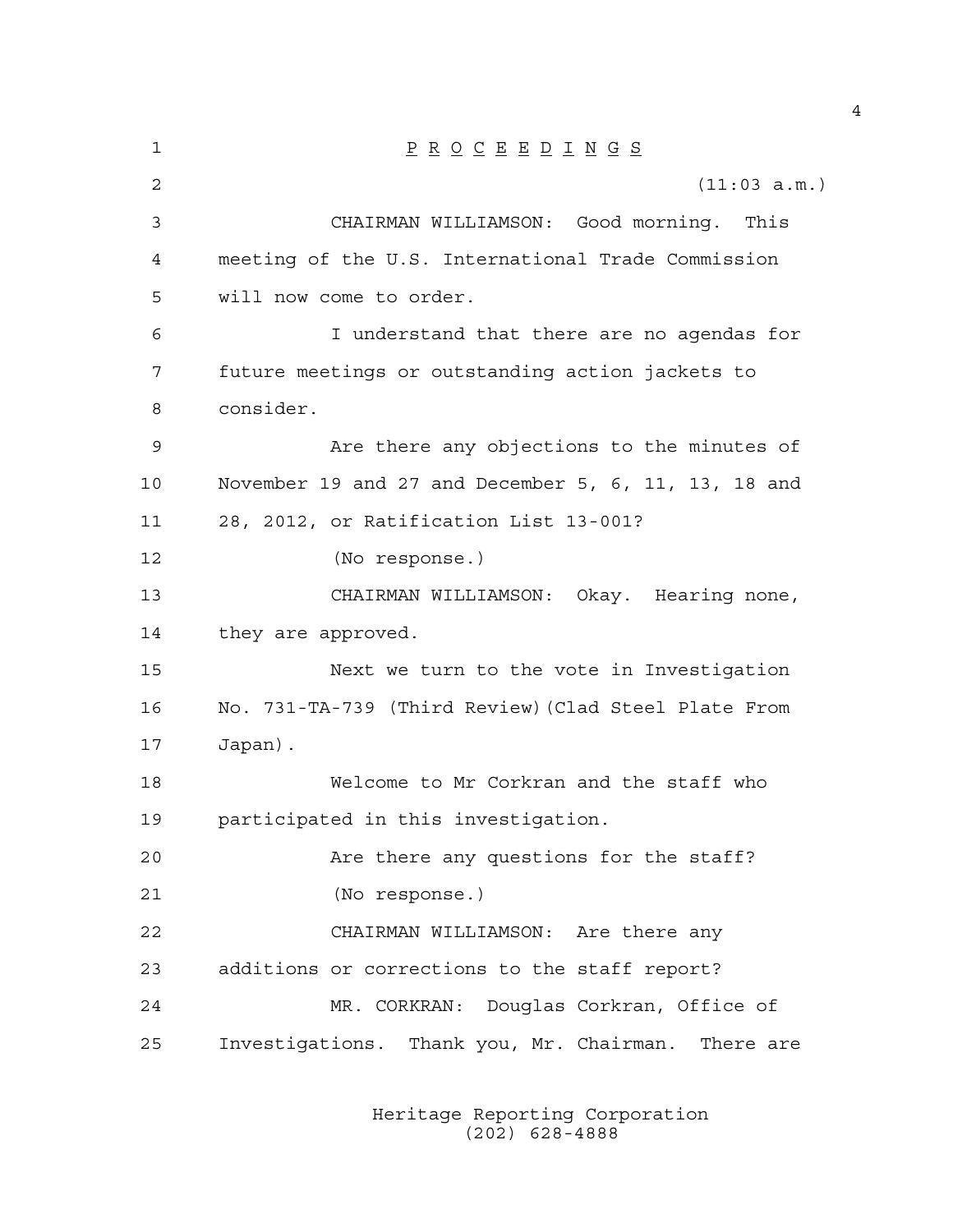1 no additions or revisions to the staff report. 2 CHAIRMAN WILLIAMSON: Okay. Is there any 3 objection to approval of the staff report? 4 (No response.) 5 CHAIRMAN WILLIAMSON: Hearing none, it is 6 approved. 7 Madam Secretary, will you please call the 8 roll? 9 MS. BARTON: Thank you. Commissioner 10 Pinkert? 11 COMMISSIONER PINKERT: I vote in the 12 affirmative. 13 MS. BARTON: Commissioner Pearson? 14 COMMISSIONER PEARSON: I vote in the 15 negative. 16 MS. BARTON: Commissioner Johanson? 17 COMMISSIONER JOHANSON: I vote in the 18 affirmative. 19 MS. BARTON: Commissioner Williamson? 20 CHAIRMAN WILLIAMSON: I vote in the 21 affirmative. 22 MS. BARTON: Commissioner Aranoff? 23 COMMISSIONER ARANOFF: I vote in the 24 affirmative. 25 MS. BARTON: Commissioner Broadbent?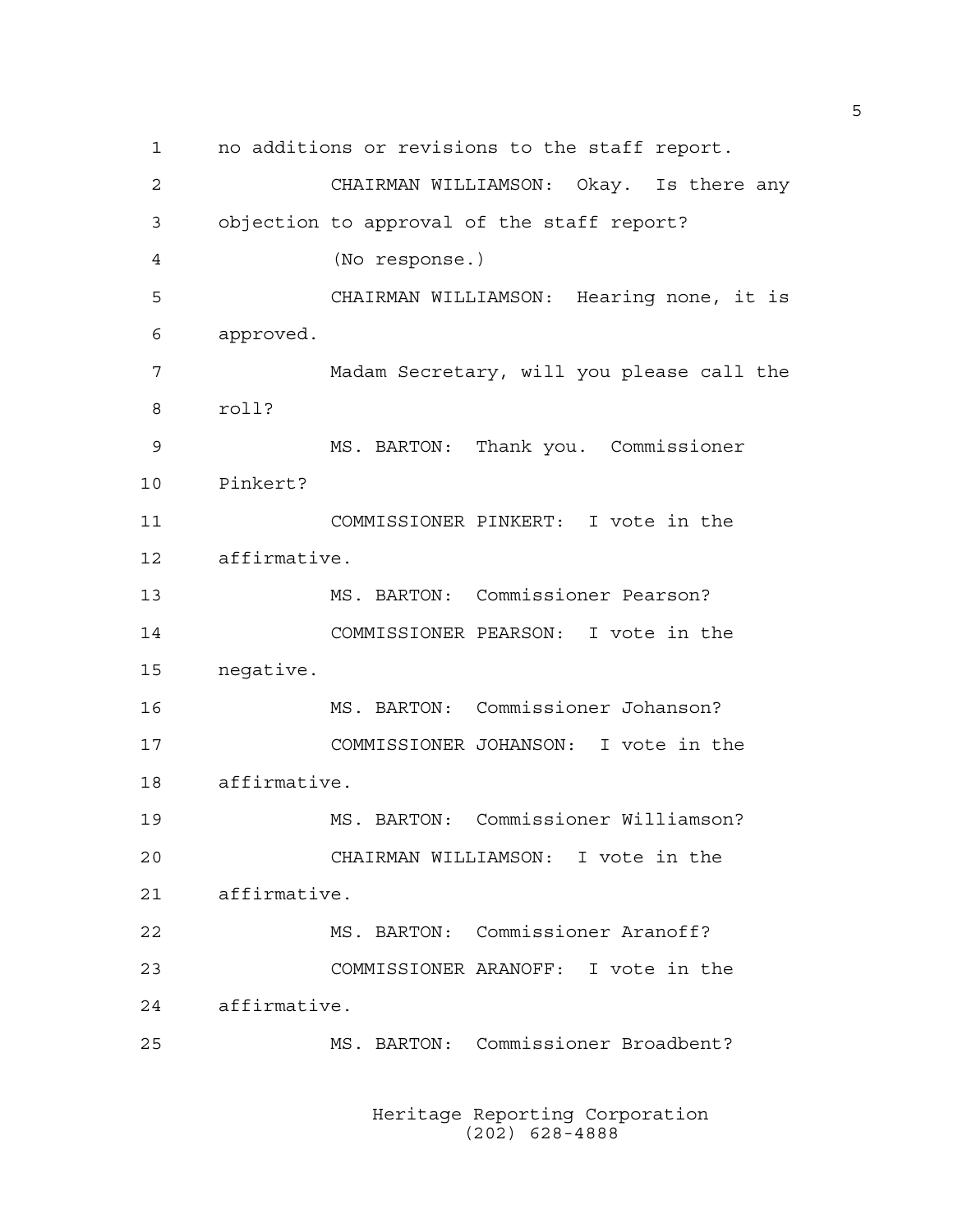1 COMMISSIONER BROADBENT: I vote in the 2 negative. 3 MS. BARTON: Mr. Chairman, the Commission 4 has reached an affirmative determination. 5 CHAIRMAN WILLIAMSON: Thank you, Madam 6 Secretary. 7 Further information regarding this 8 determination will be in the press release. 9 Commissioners' opinions are currently scheduled to be 10 transmitted to the Secretary of Commerce on or before 11 January 28, 2013. 12 Thank you to all the staff who participated 13 in this investigation. 14 Seeing that there is no other business 15 before the Commission, this meeting is adjourned. 16 (Whereupon, at 11:05 a.m., the meeting in 17 the above-entitled matter was concluded.) 18 // 19 // 20 // 21 // 22 // 23 // 24 // 25 //